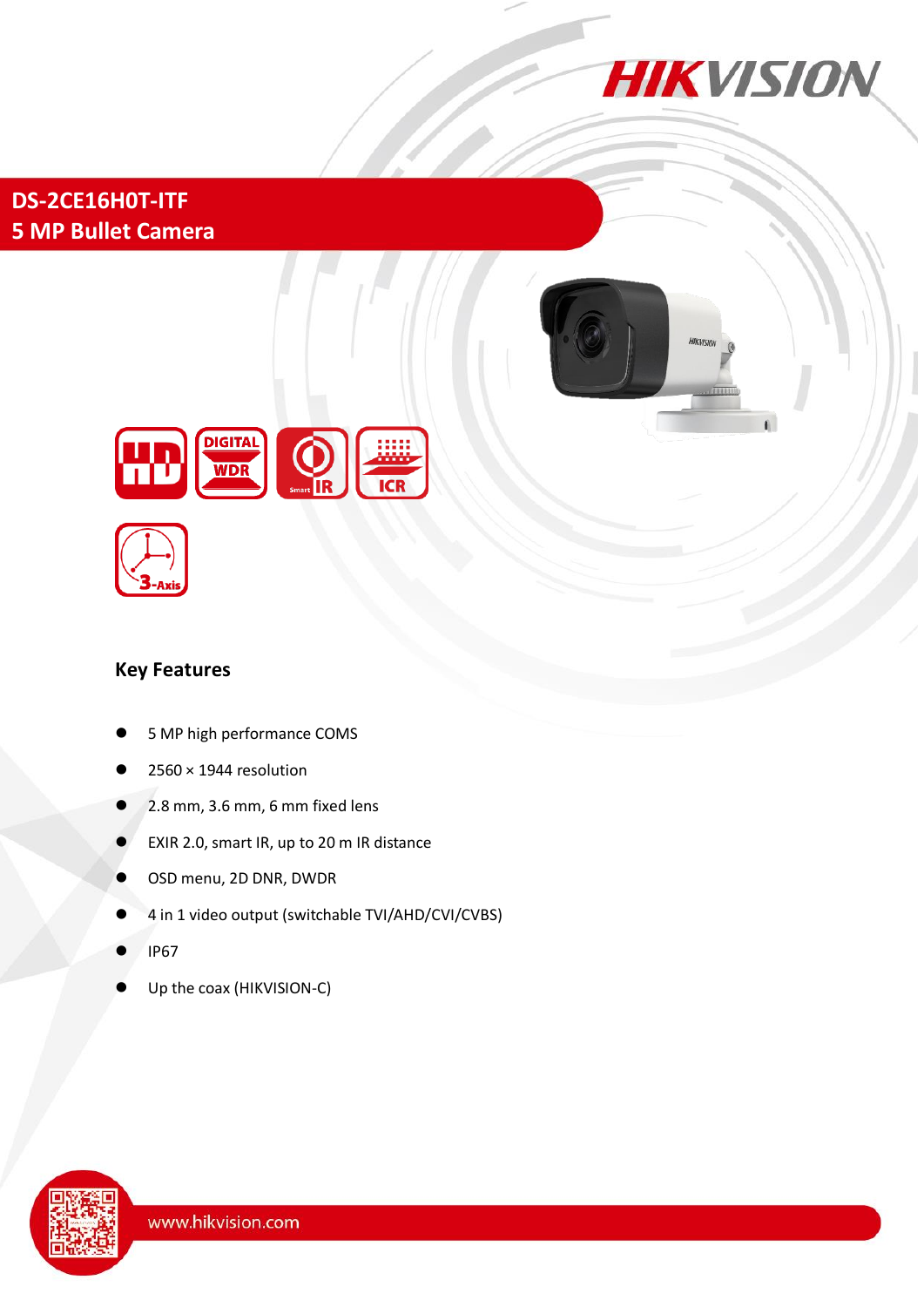

## **Specification**

 $\check{\chi}$ 

| <b>Camera</b>                     |                                                                                       |
|-----------------------------------|---------------------------------------------------------------------------------------|
| Image Sensor                      | 5 MP CMOS image sensor                                                                |
| Resolution                        | 2560 (H) × 1944 (V)                                                                   |
| Min. Illumination                 | Color: 0.01 Lux @ (F1.2, AGC ON), 0 Lux with IR                                       |
| <b>Shutter Time</b>               | PAL: 1/25 s to 1/50, 000 s<br>NTSC: 1/30 s to 1/50, 000 s                             |
| Lens                              | 2.8 mm, 3.6 mm, 6 mm fixed focal lens                                                 |
| Horizontal Field of View          | 85.5° (2.8 mm), 80.1° (3.6 mm), 57.1° (6 mm)                                          |
| Lens Mount                        | M12                                                                                   |
| Day & Night                       | IR cut filter                                                                         |
| Angle Adjustment                  | Pan: 0° to 360°; Tilt: 0° to 180°; Rotate: 0° to 360°                                 |
| Synchronization                   | Internal synchronization                                                              |
| Frame Rate                        | PAL: 5 MP@20fps, 4 MP@25fps, 1080p@25fps<br>NTSC: 5 MP@20fps, 4 MP@30fps, 1080p@30fps |
| <b>Menu</b>                       |                                                                                       |
| AGC                               | Support                                                                               |
| D/N Mode                          | Auto/Color/BW (Black and White)                                                       |
| <b>White Balance</b>              | ATW/MWB                                                                               |
| <b>BLC</b>                        | Support                                                                               |
| DWDR (Digital Wide Dynamic Range) | Support                                                                               |
| Language                          | English                                                                               |
| <b>Functions</b>                  | Brightness, Sharpness, DNR, Mirror, Smart IR                                          |
| <b>Interface</b>                  |                                                                                       |
| Video Output                      | 1 HD analog output                                                                    |
| Switch Button                     | TVI/AHD/CVI/CVBS                                                                      |
| <b>General</b>                    |                                                                                       |
| <b>Operating Conditions</b>       | -40 °C to 60 °C (-40 °F to 140 °F), humidity: 90% or less (non-condensation)          |
| Power Supply                      | 12 VDC ±25%                                                                           |
| <b>Power Consumption</b>          | Max. 4.3 W                                                                            |
| <b>Protection Level</b>           | <b>IP67</b>                                                                           |
| Material                          | Metal                                                                                 |
| IR Range                          | Up to 20 m                                                                            |
| Communication                     | Up the coax, Protocol: HIKVISION-C (TVI output)                                       |
| Dimensions                        | 58 mm × 61 mm × 163 mm (2.28" × 2.40" × 6.42")                                        |
| Weight                            | Approx. 335 g (0.74 lb.)                                                              |